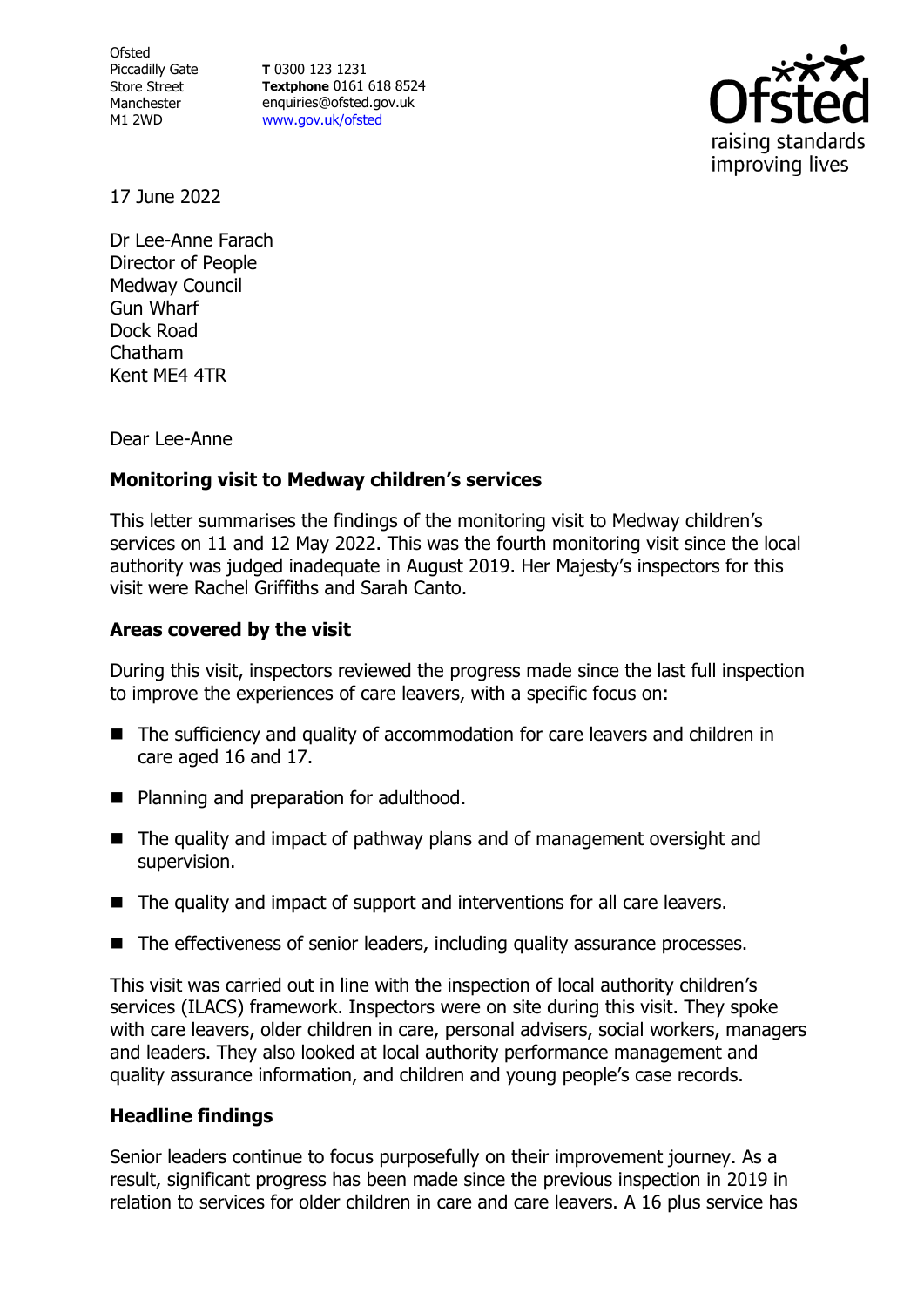

been formed. A care-leaver hub has opened. There is increased capacity in the service, resulting in personal advisers having reduced caseloads and more time to spend with young people.

Despite this progress, senior leaders know that areas remain that still require further improvement. The quality of practice, and impact of this on young people, remains inconsistent. Mental health services for older children and young people require development. Sufficiency and choice of accommodation for young people with the most complex needs remain too limited.

## **Findings and evaluation of progress**

Personal advisers are committed, caring and passionate about their work. They know their young people well. They persist in developing positive relationships, resulting in young people having a trusted adult who they know they can rely on. A care leaver explained to inspectors about her personal adviser: 'She is the mum I never had.'

Visits take place to care leavers as a minimum within statutory timescales and more often if need dictates. Young people reported feeling secure knowing their personal adviser will always respond promptly and flexibly to their needs.

The care-leaver hub is a welcoming and homely environment. It is a safe place where young people meet, socialise, attend groups and access support from the 16 plus workers. However, not all young people can access the hub as it opens during office hours, precluding those in full-time education and training from attending. The local authority has plans to extend the hub's opening hours.

Transition planning for older children in care is inconsistent and does not always start early enough. As a consequence, some older children in care move on to the next stage of their life in a rushed or unplanned way. Sometimes, they are not well equipped for the pressures of adult life and living more independently.

The positive relationships young people have with their social workers and personal advisers provide them with a layer of safety. However, this is not consistently supported by an effective written safety plan. This means that some of the most vulnerable young people, for example those at risk of exploitation, and the people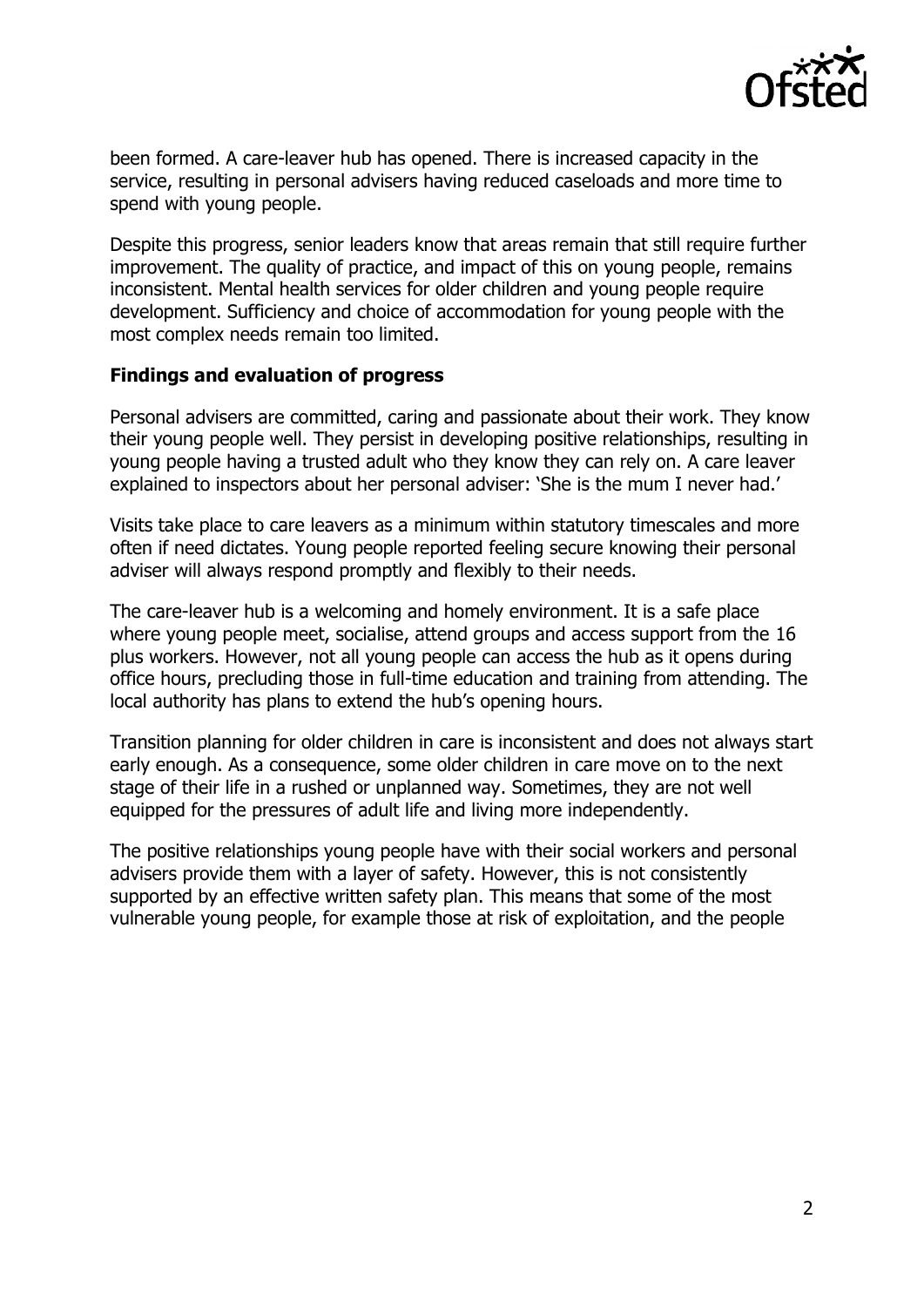

who are important to them, do not have a clear action plan of how best to promote their safety.

Young people who are in custody are helped by their personal advisers, with timely visits, telephone calls, financial support, advocacy and exit planning. This helps towards a smooth transition when their prison sentence comes to an end.

Care leavers who are pregnant or who are parents benefit from the help and support they receive from a specialist parenting support worker. For some young parents, this valuable support has assisted them and their child in remaining together.

Some care leavers over the age of 21 receive effective support from a personal adviser. However, until very recently, other care leavers over the age of 21 were open to a virtual duty system. This was not sufficient to meet their needs. As a result, this system has now been replaced so that all care leavers who need or want ongoing support after they turn 21, can continue to receive this from an allocated personal adviser. This very recent change is yet to be fully embedded or to demonstrate impact.

Young people's pathway plans, mostly written with young people's input, are kept up to date. The quality and impact of these plans are variable. Young people's identity and unique characteristics are usually identified. However, their emotional needs or complexities linked to family history or trauma are sometimes insufficiently analysed to ensure that the right level and type of support are provided at the right time.

Social workers and personal advisers value the level of support and supervision they receive from their managers. Supervision occurs regularly and is timely. However, the quality of written supervision records varies. Better ones are more reflective and have timescales to achieve progress. Weaker ones are largely descriptive and lack managerial challenge to improve the planning for successful independence in adulthood.

Positively, most care leavers live in suitable accommodation. Despite this, sufficiency challenges remain, meaning there is a lack of choice of accommodation for the most complex young people as they reach adulthood and beyond. Addressing this challenge is an absolute priority for senior leaders. Currently, for the small number of young people living in emergency, temporary, unregistered or unregulated placements, increased management oversight of these arrangements is helping to ensure that young people are safe and getting the help they need while more suitable accommodation is being sought.

A good number of care leavers benefit from continuing to live with their foster carers when they turn 18. This provides them with a secure base from where they can develop their skills and resilience before becoming more independent.

More care leavers in Medway are accessing and succeeding in education, employment and training than the national average. This is significant progress since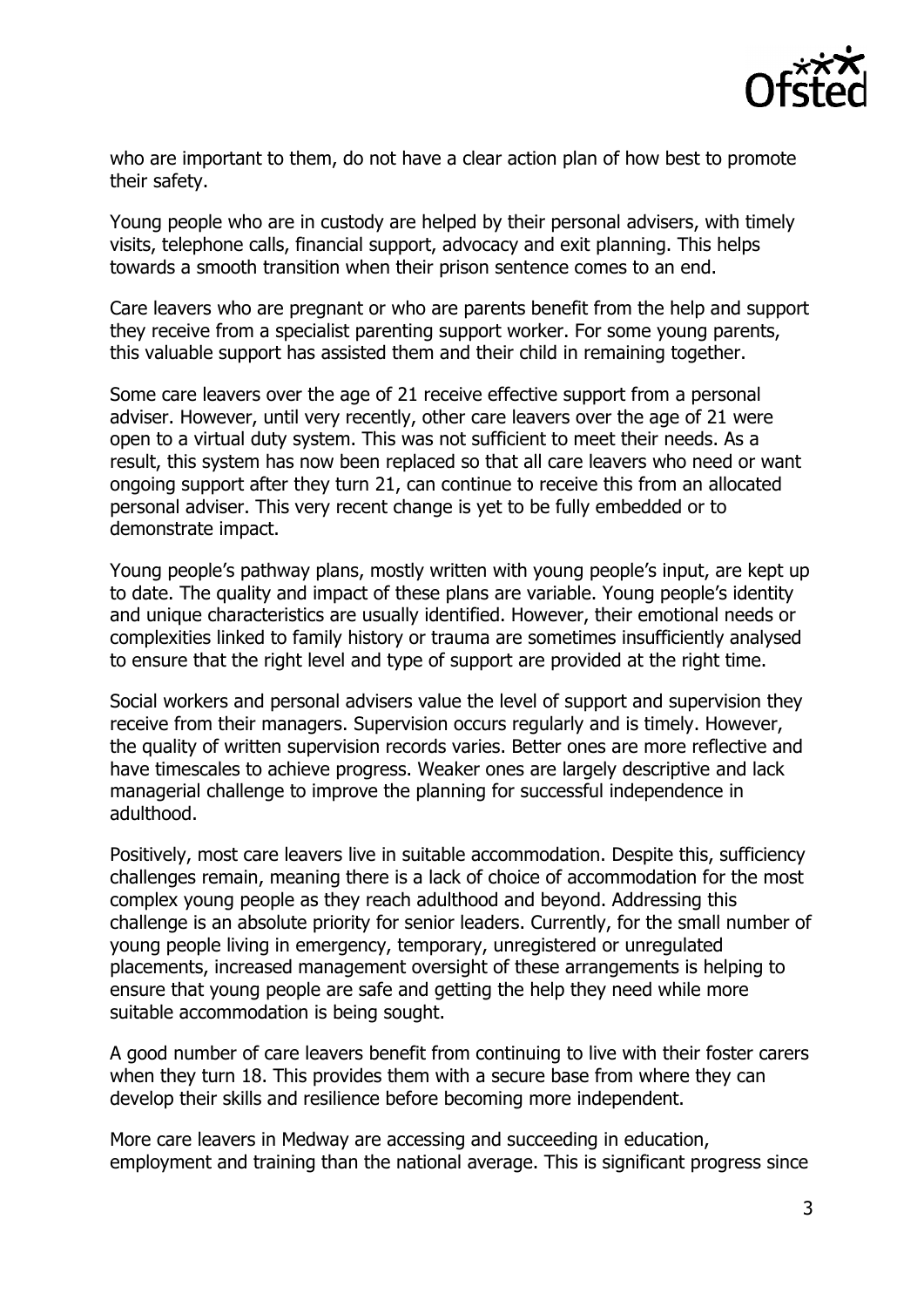

the previous inspection and demonstrates the positive impact of a new aspirations officer and increased capacity within the virtual school to support care leavers.

Care leavers now receive their health histories when they turn 18. Again, this is progress since the previous inspection. It means that young people have important information about their lives and where to access health advice in the future should they need this.

Mental health services have been insufficient to help older children in care and care leavers address their significant needs in this area. Demand for such services has been exacerbated during the pandemic. This gap seriously impacts on young people's quality of life as they progress into adulthood. Care leavers shared with inspectors their dissatisfaction and frustration about the lack of specialist provision to help them. They have requested either a bespoke mental health service or a specialist worker within the 16 plus service to help meet this unmet need.

The stable senior leadership team, with strong political support, remains determined to create sustainable improved services for all children and young people in Medway. The authority's self-assessment is accurate and demonstrates how well leaders know their service and what they still need to do to achieve their goals. Robust audit and moderation processes contribute to this, providing leaders with an accurate understanding of practice in Medway. A focus now, with the support of increased quality assurance activities, is to work to further close the feedback and action loop following audit activity.

A well-organised corporate parenting board, with members who listen carefully to the views of the highly impressive Children in Care Council, continues with its commitment to fulfil its corporate responsibilities. A delivery board is currently working to create greater opportunities and experiences for care leavers, through a 'family business model'. The aim is to create an even more comprehensive careleaver offer through increased concessions, mentoring, work experience, taster sessions and apprenticeship opportunities, with every council member doing their part as corporate parents. It is too early to see the impact of this ambitious vision.

Improved workforce stability and increased capacity in the 16 plus service have resulted in workers having lower caseloads, and more time to build consistent relationships with young people. While this is positive, stability and capacity in the service remain fragile. A number of posts remain temporary. The increasing complexity of young people's needs in light of the pandemic and the rising cost of living means that they need support from their workers, leading to increased demands on worker capacity. Additionally, there is not sufficient capacity within the service to enable personal advisers to be allocated earlier to older children in care, as the local authority aspires to do, to enable more focused transitions planning to take place.

Despite these challenges, workers in the 16 plus service are positive about working in Medway. Along with leaders, they are absolutely committed to improving the